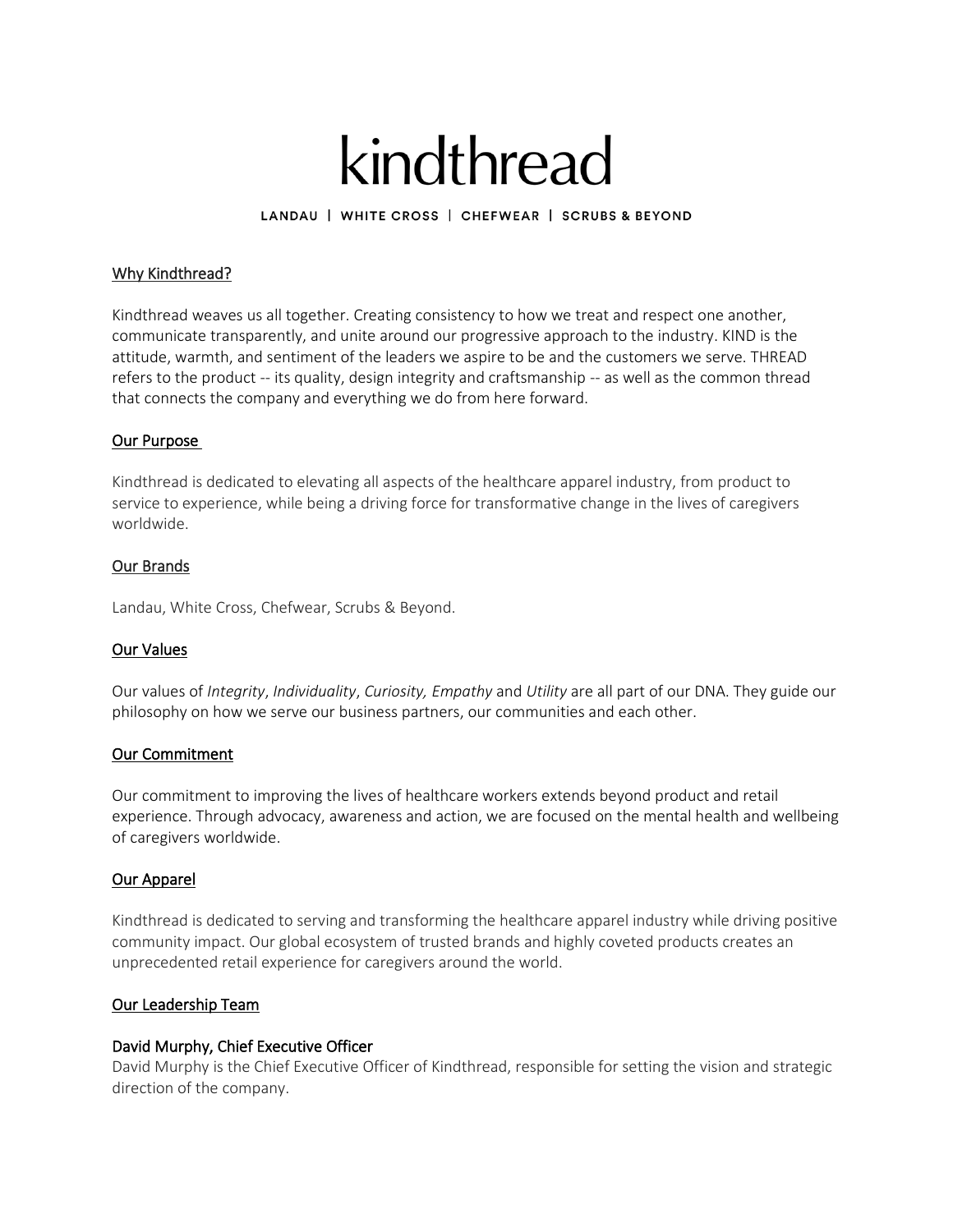cont.

## David Aquino, Chief Operating Officer

David Aquino is the Chief Operating Officer of Kindthread, responsible for leading the company's operations and technology innovation and performance.

## Michael McCarthy, Chief Revenue Officer

Mike McCarthy is Kindthread's Chief Revenue Officer, responsible for leading the company's sales, partner and growth strategy.

## Sallian Song, Chief Product Officer

Sallian Song is Chief Product Officer at Kindthread, responsible for leading product design, innovation, and production with a relentless focus on caregivers.

## Company Information

HQ: Scottsdale, AZ Company Size: 850+ Corporate Website[: www.thekindthreadcompany.com](http://www.thekindthreadcompany.com/) Corporate LinkedIn: www.LinkedIn.com/kindthread Contact Us[: media@thekindthreadcompany.com](mailto:media@thekindthreadcompany.com)

## More About Our Brands

#### Landau

The Landau family pioneered the healthcare uniform in the United States 70 years ago. With a mission to improve the lives of women and all healthcare professionals, founder Nat Landau and his wife established the modern scrub. Today Landau is one of the best suppliers of uniforms globally and is proud to make scrubs with the highest quality fabrics in trend-forward colors and prints to ensure a dependable and consistent fit. www.landau.com

#### White Cross

Hailed as an iconic brand in the uniform industry, the White Cross story is rich in history and heritage spanning three generations. For over 100 years, the company has produced high-quality apparel for medical professionals. Design, workmanship and functional styling are mainstays of the brand, which is distributed in Canada, North America, Latin America and around the world. A White Cross uniform worn by military nurses in 1939 is on display at the Canadian Museum of Civilization. The company is proud to bring its Quebec heritage to healthcare professionals worldwide. www.whitecrossuniforms.com

#### Chefwear

Chefwear was founded over 30 years ago by a chef and entrepreneur based on the simple idea that those in foodservice need quality, professional apparel to meet the demands of the evolving hospitality industry. Since creating the original 100% cotton chef pants, the business has expanded to include a vast selection of apparel that offers superior comfort, style and functionality for all, ranging from professionals to enthusiasts. www.chefwear.com